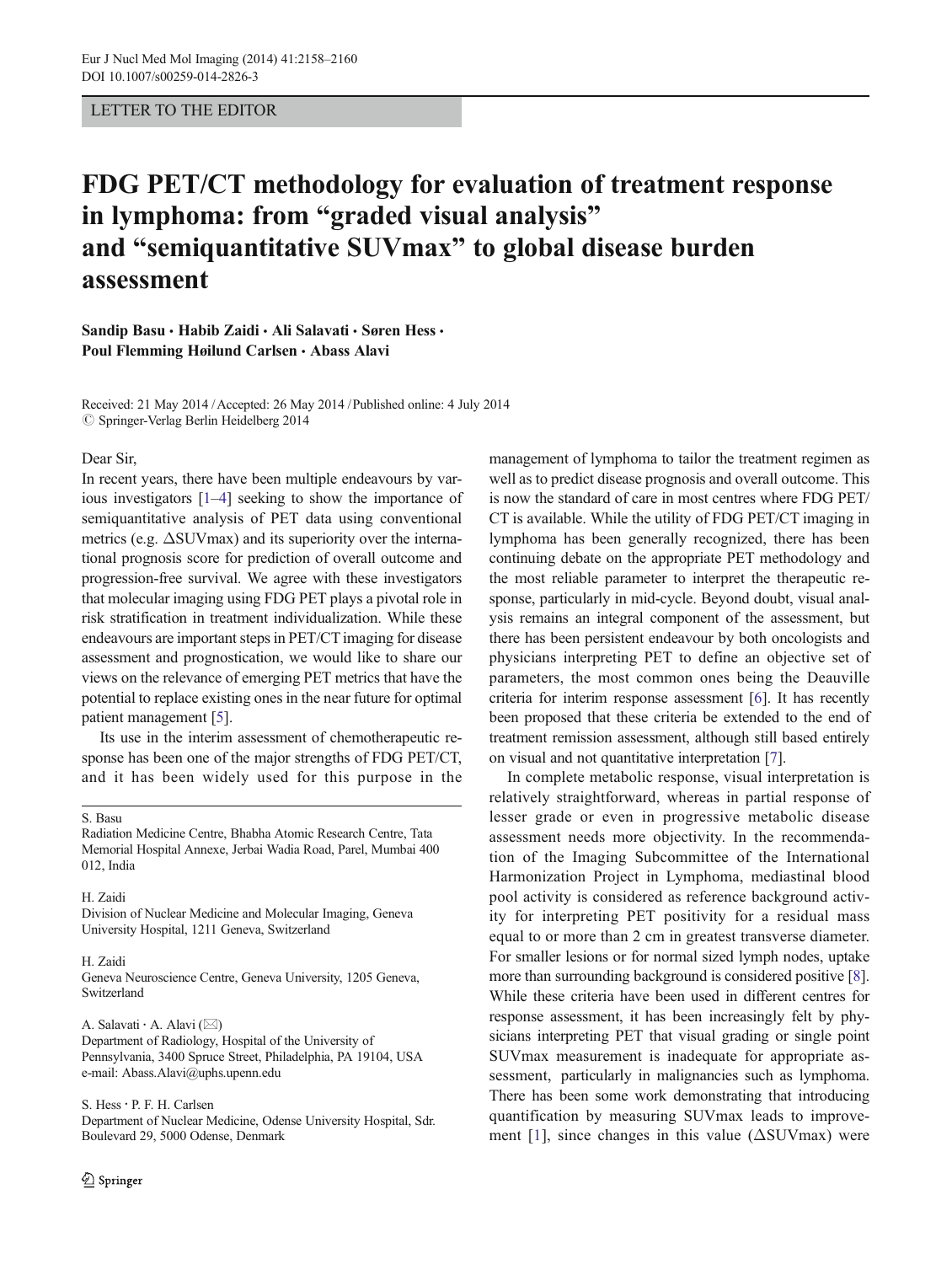

Fig. 1 Representative image analysis results in identifying disease sites, and the corresponding quantitative measures provided by this analysis scheme in a patient with Non-Hodgkin Lymphoma. SUVmax, SUVmean, SUVpeak, MTV (Metabolic Tumor Volume), TLG (Total Lesional

TLG=MTV\*pvcSUVmean)

found to be a more accurate predictor of outcome in patients with Hodgkin lymphoma than the five-point scale of the Deauville criteria [[6\]](#page-2-0).

However, there is room for further improvement, because even SUVmax is, for a number of reasons, not a valid expression of the degree of malignancy or tumour burden. Particularly not when considering that most malignant tumours are heterogeneous, and thus for this reason alone SUVmax is not a reliable measure of any of these characteristics. Therefore, assessment approaches taking this into account have been proposed, including estimating the "whole-body metabolic burden" or "total lesion glycolysis" [[9,](#page-2-0) [10](#page-2-0)]. The extent of disease, reflected by its stage, is considered one of the most important predictors of outcome in almost any type of lymphoma, and thus may serve as a guide for therapy. From a clinical point of view, therefore, calculation of a global disease score would be a major step in the right direction, because then the patient's doctor could judge from only a single number how ill the patient is and whether an instituted therapy is likely to be effective. With this approach, a decline in total lymphoma burden with treatment from a score of, say, 640 to one of 320 would indicate that management is on the right track. One should bear in mind only that this kind of response evaluation is not a trivial matter even with a global score available. A change from a baseline value before treatment to a lower score during treatment is often considered a fairly reliable sign of progress, but it may not be, because if one does not know the true trend of the disease course during therapy (that requires repeat measurements), mistakes can occur [\[11\]](#page-2-0).

PET image segmentation and partial volume correction are two important steps, particularly for heterogeneous and smaller lesions, respectively, for accurate approximation of the estimates. A number of commercial software packages assessing the metabolic–volumetric product, that are integrated in some recent PET/CT systems, are important developments towards this end that could enable accurate quantification for treatment response monitoring during the treatment course. Reliable segmentation is mandatory and often not clear-cut in lymphoma patients with conglomerations of lymph nodes lying close to structures of varying vascularization. It is not surprising, therefore, that SUVmax has become popular since it is relatively independent of activity in neighbouring structures and an immediate read-out is automatically available on all workstations. In addition, it is reproducible as long as it is obtained from acquisitions on the same scanner. Nonetheless, SUVmean is a much more relevant indicator of malignancy as it takes into account tumour heterogeneity by expressing the average increase in tracer uptake in a lesion. As with SUVmax, its major confounder, causing significant underestimation of the derived number, is the partial volume effect caused by improper segmentation. An example of this is shown in Fig. 1 in a patient with Non-Hodgkin lymphoma in whom a 'global disease score' was calculated as the product of the volume of metabolic tumor volume and the SUVmean of this volume, to yield a useful score for diagnosis, grading of the amount (extent and activity) of disease, and response evaluation. In such cases, correction of the partial volume effect typically yields values that are higher by a factor of two or more.

**Parameter**

Glycolysis=MTV\*SUVmean), pvcSUVmean (partial volume effect corrected SUVmean), pvcTLG (partial volume effect corrected

SUVmax 12.6 SUVmean 5.8 pvcSUVmean 10.5 SUVpeak 10.6  $MTV$  80.5 cc TLG 471.4 pvcTLG 845

Finally, other factors should also be considered when calculating the correct extent and severity of cancer. For PET studies with FDG, imaging about 1 h after injection of tracer has become the arbitrary rule, but most cancers continue to accumulate FDG for several hours, typically at least for one or two more hours, while at the same time activity in the blood and background tissue continues to decrease, rendering the signal-to-noise ratio increasingly larger. The net effect is not only an increase in SUVmax and SUVmean, but often also in